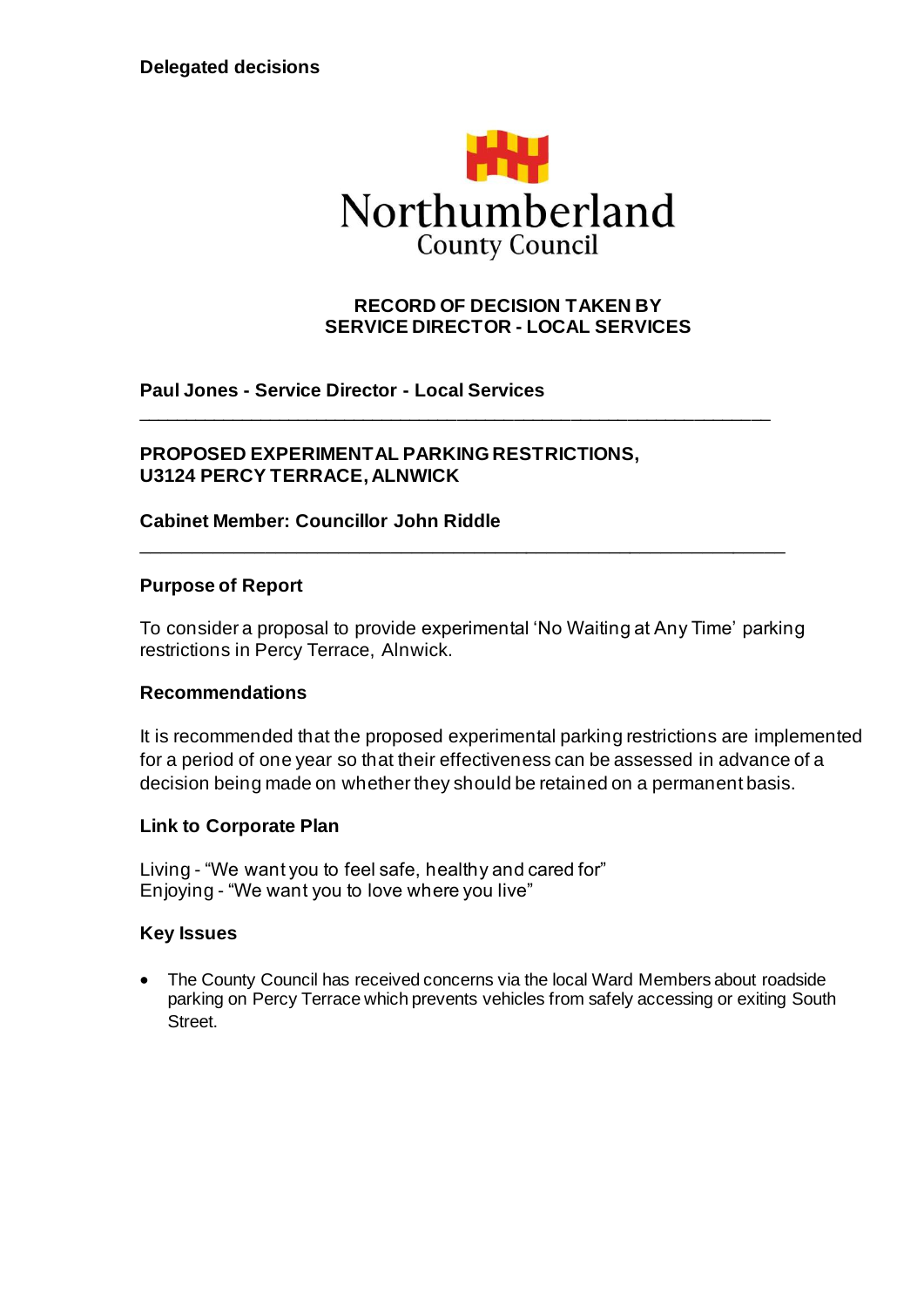## **Background**

- 1. The County Council has received concerns via the local Ward Members about roadside parking on Percy Terrace which prevents vehicles from safely accessing or exiting South Street.
- 2. Percy Terrace is a narrow residential street that varies from 4m to 4.5m in width near its junction with South Street. On-street parking takes place along its full length. The location is shown in Figure 1.



**Fig.1 Percy Terrace/South Street Junction, Location Plan**

- 3. The majority of properties in the area do not have off-street parking. Significant onstreet parking therefore takes place. In Percy Terrace, it is customary to park on the west side of the road.
- 4. Because Percy Terrace is narrow, when parked cars are present opposite the junction with South Street, the available road width remaining is insufficient to allow safe or practical turning manouevres into or out of the junction. There have also been occasions reported when it was impossible to get a car out of South Street. The picture in Figure 2, below, demonstrates this.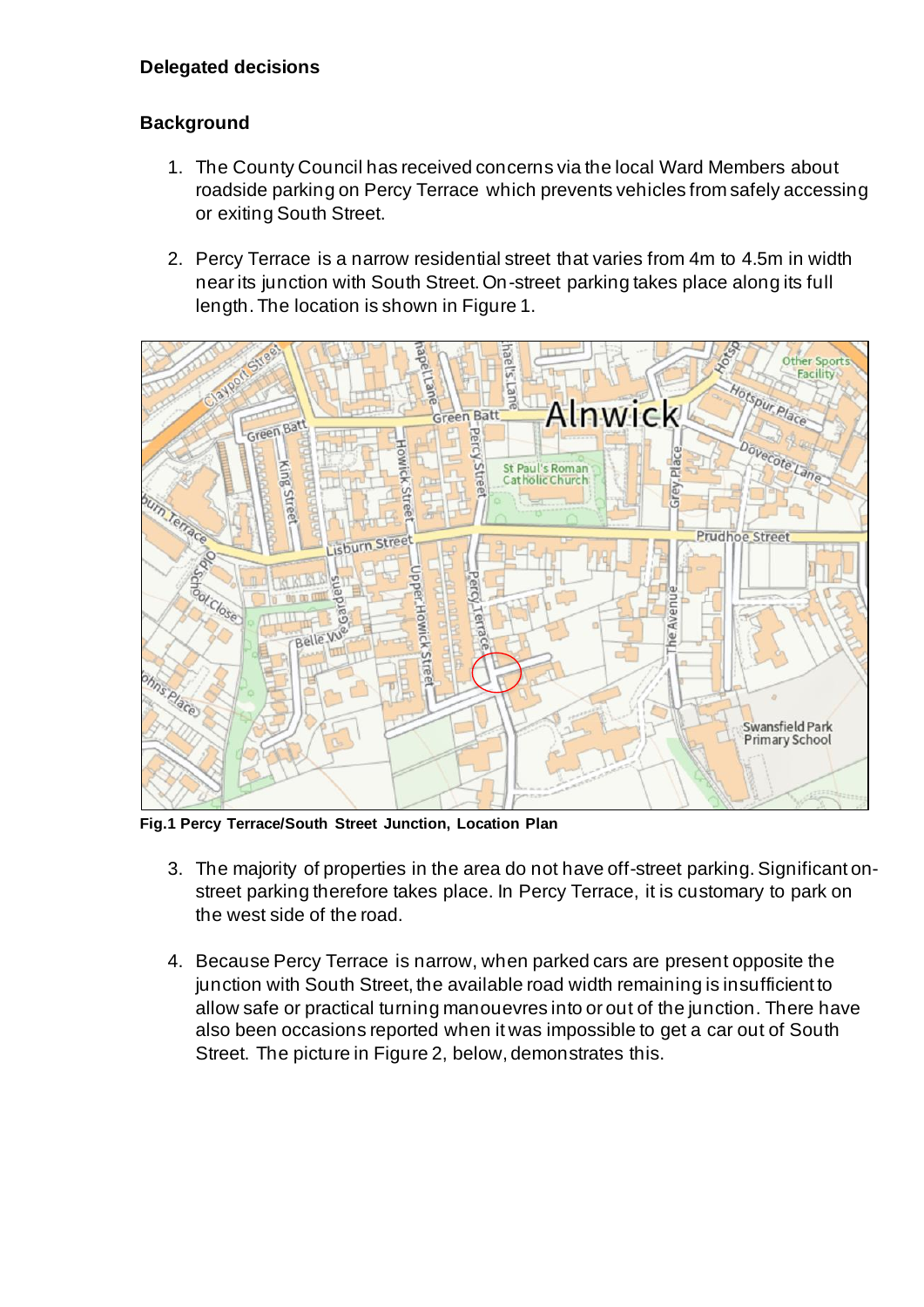## **Delegated decisions**



**Fig.2 Effect of parking opposite South Street junction.**

- 5. The reduced space available has resulted in significant damage to the footways on the corner of South Street as vehicles are forced to overrun them.
- 6. Parked cars have also caused problems for refuse collection vehicles, and recently attempts by utility companies to carry out works in South Street were delayed when vehicles were unable to get to the site.
- 7. In response to the issues raised residents were consulted on a proposal to provide 'No Waiting at Any Time' parking restrictions to keep the junction clear. A copy of the consultation plan is shown in Appendix A.
- 8. Given that there is high demand for off-street parking in this area, the restrictions are proposed to be provided on an experimental basis initially, so that the effect can be monitored before a decision is made on whether to make them permanent, and to allow for the extents to be altered if necessary.
- 9. All directly affected residents were consulted on the proposal. Six responses were received, all in favour of the proposed restrictions. A copy of the responses is shown in Appendix B.
- 10.Both local Ward Members are in favour of the proposed restrictions.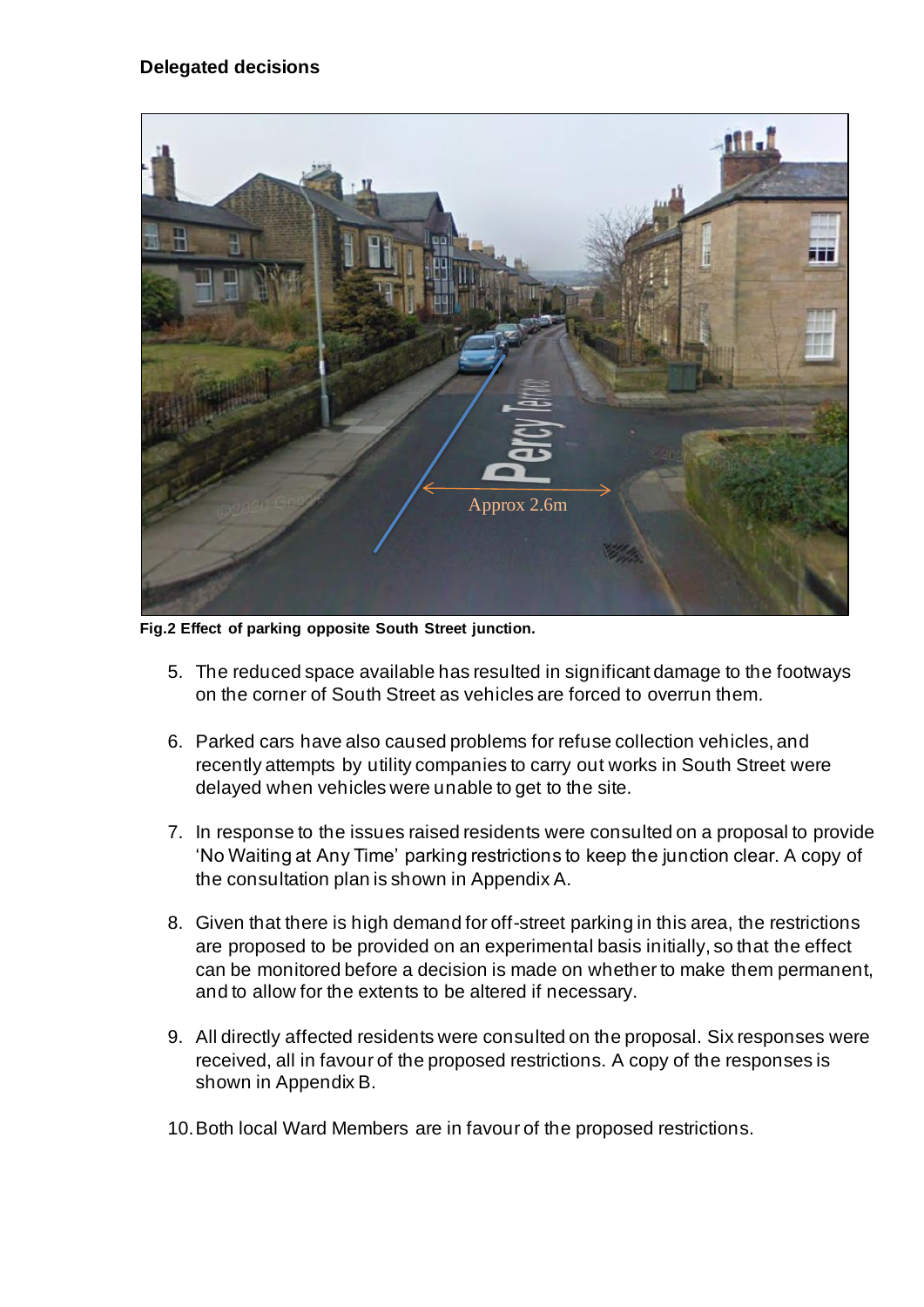11.It is therefore recommended that the proposed parking restrictions are implemented on an experimental basis for a period of one year so that their effectiveness can be assessed in advance of a decision being made on whether they should be retained on a permanent basis.

## **Implications Arising out of the Report**

| <b>Policy</b>                            | None                                                                       |
|------------------------------------------|----------------------------------------------------------------------------|
| <b>Finance and</b><br>value for<br>money | None                                                                       |
| Legal                                    | Motorists will be required to comply with the Traffic Regulation<br>Order. |
| <b>Procurement</b>                       | None                                                                       |
| <b>Human</b><br><b>Resources</b>         | None                                                                       |
| <b>Property</b>                          | None                                                                       |
| <b>Equalities</b>                        | None                                                                       |
| (Impact<br>Assessment<br>attached)       |                                                                            |
| $Yes - B - No - B$<br>N/A<br>П           |                                                                            |
| <b>Risk</b><br><b>Assessment</b>         | None                                                                       |
| &<br><b>Crime</b><br><b>Disorder</b>     | None                                                                       |
| <b>Customer</b><br><b>Consideration</b>  | Residents and Statutory consultees have been consulted.                    |
| Carbon<br>reduction                      | None                                                                       |
| <b>Wards</b>                             | Alnwick                                                                    |

**Background papers:**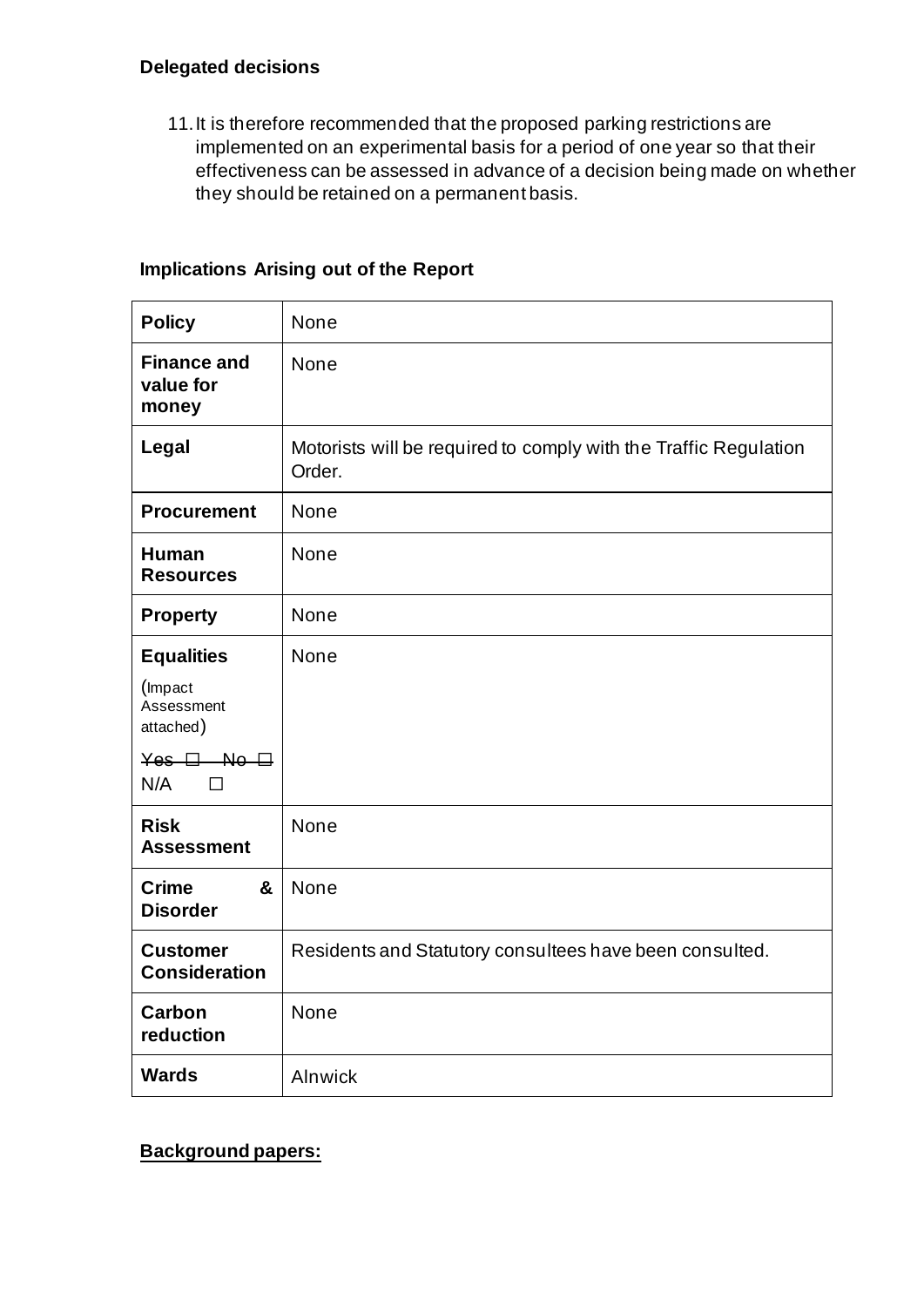## **Delegated decisions**

**File ref:** HE213537D

## **Report sign off.**

## *Authors must ensure that relevant officers and members have agreed the content of the report:*

|                                 | initials |
|---------------------------------|----------|
| <b>Finance Officer</b><br>n/a   |          |
| Monitoring Officer/Legal<br>n/a |          |
| <b>Human Resources</b><br>n/a   |          |
| n/a<br>Procurement              |          |
| n/a<br>I.T.                     |          |
| <b>Director</b>                 |          |
| Portfolio Holder(s)             |          |

## **Author and Contact Details**

Report Author *Richard McKenzie – Senior Programmes Officer*

\_\_\_\_\_\_\_\_\_\_\_\_\_\_\_\_\_\_\_\_\_\_\_\_\_\_\_\_\_\_\_\_\_\_\_\_\_\_\_\_\_\_\_\_\_\_\_\_\_\_\_\_\_\_\_\_\_\_\_\_\_\_\_\_\_\_\_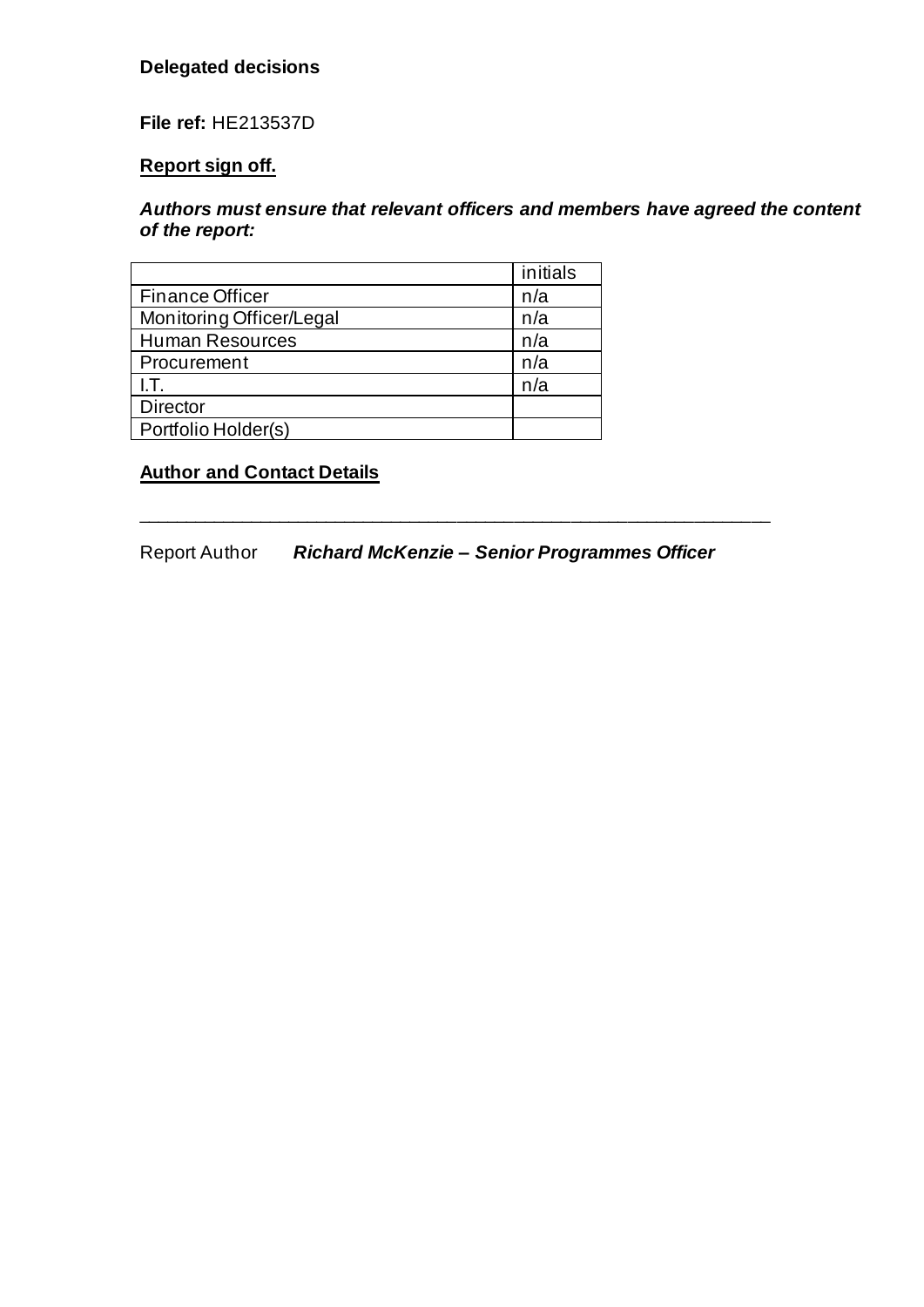

**Appendix A – Consultation Plan**

Proposed Experimental Parkin Restrictions, Percy Tce/South Street, Alnwick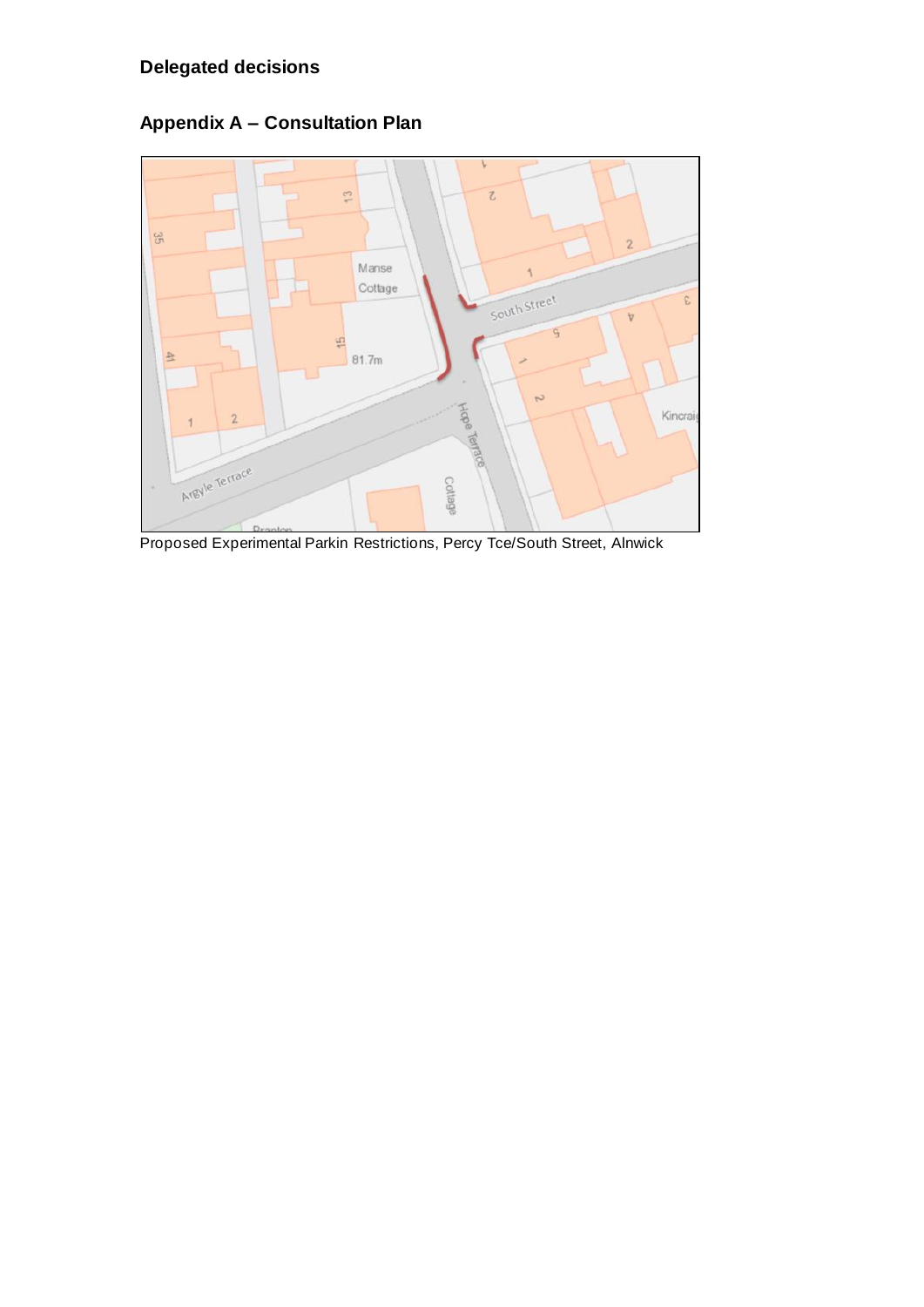# **Appendix B**

## **Consultation Responses**

|            |                |         | <b>Other Relevant Comments</b>                                                                                                                                                                                                                                                                                                                                                                                                                                                                                                                                                                                                                                                                                                                                                                                                                                                                                                                                                                                                                                                                                                                                                                                                                                                                                                                                                                                                                                                                                                                                                                                                                                                                                                                                                                                                                                                                                                                                                                                                                                                                                                                                                                                                                                                                                                                                                                                                                                                                                                                                                                                                                                                                                                                                                                                                               |
|------------|----------------|---------|----------------------------------------------------------------------------------------------------------------------------------------------------------------------------------------------------------------------------------------------------------------------------------------------------------------------------------------------------------------------------------------------------------------------------------------------------------------------------------------------------------------------------------------------------------------------------------------------------------------------------------------------------------------------------------------------------------------------------------------------------------------------------------------------------------------------------------------------------------------------------------------------------------------------------------------------------------------------------------------------------------------------------------------------------------------------------------------------------------------------------------------------------------------------------------------------------------------------------------------------------------------------------------------------------------------------------------------------------------------------------------------------------------------------------------------------------------------------------------------------------------------------------------------------------------------------------------------------------------------------------------------------------------------------------------------------------------------------------------------------------------------------------------------------------------------------------------------------------------------------------------------------------------------------------------------------------------------------------------------------------------------------------------------------------------------------------------------------------------------------------------------------------------------------------------------------------------------------------------------------------------------------------------------------------------------------------------------------------------------------------------------------------------------------------------------------------------------------------------------------------------------------------------------------------------------------------------------------------------------------------------------------------------------------------------------------------------------------------------------------------------------------------------------------------------------------------------------------|
| <b>FOR</b> | <b>AGAINST</b> | NEITHER |                                                                                                                                                                                                                                                                                                                                                                                                                                                                                                                                                                                                                                                                                                                                                                                                                                                                                                                                                                                                                                                                                                                                                                                                                                                                                                                                                                                                                                                                                                                                                                                                                                                                                                                                                                                                                                                                                                                                                                                                                                                                                                                                                                                                                                                                                                                                                                                                                                                                                                                                                                                                                                                                                                                                                                                                                                              |
| 1          |                |         | I feel these yellow lines are essential for the safety of all residents entering and<br>exiting from South Street The extra parking from holiday lets, visitors and extra<br>car ownership in Percy Terrace have made it increasingly dangerous and at times<br>impossible to access our homes in South Street. Without being able to reach the<br>top off our street we cannot safely view the traffic using Percy Terrace. We have<br>to mount the pavements to enable us to get our vehicles out or work, shopping etc<br>. We desperately need the entry to South Street made. No parking area to allow<br>residents normal safe access. Recent difficulties have made it impossible for<br>emergency repair vehicles to enter South Street. Council vehicles used to empty<br>bins have found impossible at times to gain access.                                                                                                                                                                                                                                                                                                                                                                                                                                                                                                                                                                                                                                                                                                                                                                                                                                                                                                                                                                                                                                                                                                                                                                                                                                                                                                                                                                                                                                                                                                                                                                                                                                                                                                                                                                                                                                                                                                                                                                                                       |
| 1          |                |         | Thank you so much for sending me your proposals for addressing concerns over<br>roadside parking on Percy Terrace. I must tell you how much I welcome these<br>proposals. I live in XX and nearly every day I have the greatest difficulty entering<br>and exiting our street because of the number of cars parked opposite. On several<br>occasions it has proved almost impossible to exit the street because of vans and<br>lorries parked opposite. On one occasion I had an important hospital appointment<br>and I was unable to drive there because I could not get our vehicle out of the<br>street with the size of the vehicles parked opposite. One of my major complaints is<br>the fact that certain drivers persist in parking opposite the street even when there<br>are glaring parking spaces further down the street. On these occasions it seems to<br>me both careless and thoughtless. One further point I would like to make is the<br>fact that having to drive over the pavements at the corner of the street to avoid<br>these parked vehicles is causing considerable damage to these same pavements.<br>This must be a very unwelcome outcome to our Council as well as to ourselves.<br>As you can imagine this situation causes both my wife and myself some<br>unwarranted stress and we are both retired pensioners. If you can help us alleviate<br>this problem with your proposals we would both be most grateful. Many thanks for<br>your letter regarding Proposed Restrictions on Percy Terrace. We welcome this<br>proposal whole heartedly, and have brought up our concerns at a recent meeting<br>with local councillors who recorded our concerns and seemed very supportive.<br>Access to and from out cul-de-sac South St. Is constantly blocked by cars parking<br>opposite the exit – often large 4X4 vehicles or vans. This causes my husband<br>considerable concern each day. Either we have to drive over the pavements, or at<br>times are unable to leave our street. It is challenging to see oncoming vehicles and<br>we are worried that an accident may happen. We are also concerned that<br>essential services are unable to freely access our street – this summer an<br>ambulance had to wait on Percy Terrace late at night when a neighbour had to be<br>rushed to Cramlington Hospital. This is unacceptable. There have also been<br>several occasions when B.T or Gas services have been unable to access the<br>street and a neighbour has had to call the police to have a car moved. Delays in<br>planned work therefore occur. We hope therefore that this proposal will be<br>accepted by the Council and welcome any support you can give us as long term<br>residents on this matter. We very much appreciate the support given recently by<br>our local councillors |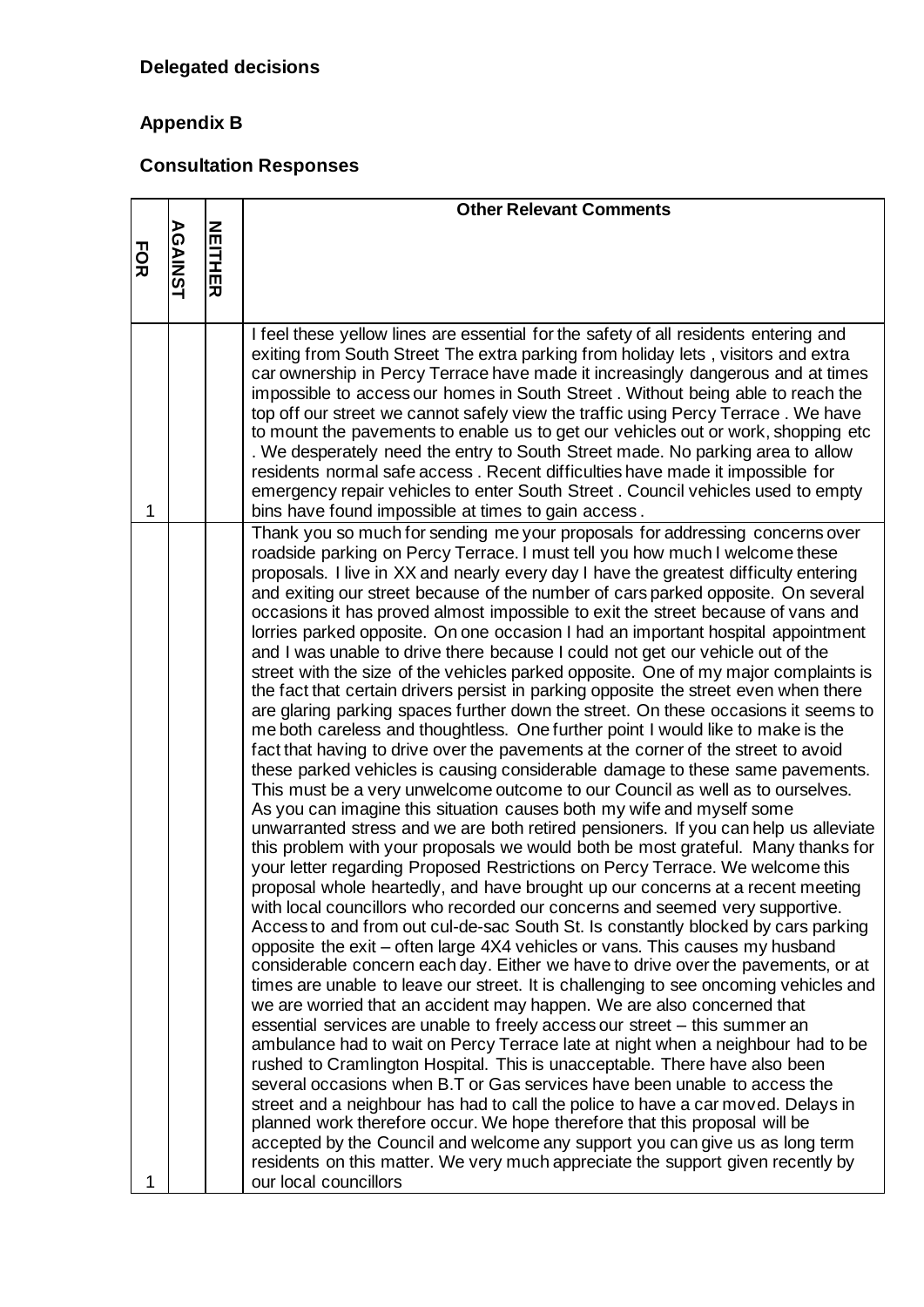| 1 | Thank you for your letter ref HE213537D with details of the proposed experimental<br>parking restrictions around the end of South Street. This proposal must follow from<br>a meeting with Cllrs and convened by our neighbour which I attended, along with<br>all our neighbours in South Street, and we thank the Councillor for their support.<br>We are delighted to see the proposal and to have the chance to comment. South<br>Street is a very short cul-de-sac (though not indicated as such to road users) and<br>the exit from it and entrance into it from Percy Terrace have been made difficult<br>and dangerous for decades owing to the almost constant parking of cars on the far<br>side of the junction on (see Photo 1, taken last week). There is a local convention<br>in Percy Terrace that cars park only on the west side of the street. It is often<br>necessary to mount the pavement in order to make the turn to/from South Street,<br>and sometimes it is actually impossible to navigate the corner at all. So at the<br>least, there is damage to the pavement at the corners which raises a trip/safety<br>hazard to pedestrians, and at the worst, it is impossible to drive into our street, or<br>to drive out by car, meaning that important appointments can be missed. The<br>significant recent increase in tourist traffic parking in the area has exacerbated the<br>basic problem of congestion around the junction. This is a location with easy<br>access to the town centre and some "unknown" cars have been observed to be left<br>parked for several days. There have also been problems over the years with<br>access into South Street for emergency vehicles. On 2nd September, after our<br>garage was flooded with sewage from a blocked drain in South Street,<br>Northumbria Water (NWL) were prevented from deploying their jetting wagon into<br>our street to undertake emergency drainage works owing to an unknown car being<br>parked (for several days) at the junction on between Percy Terrace and Argyle<br>Terrace (see Photo 2). The Police were informed and attended (Incident No<br>061102/09/21) but were unable to take any action since the parking, although<br>utterly inconsiderate, was not actually illegal. Both we and NWL raised with the<br>Council the problems of the consequent delay to the essential work and the cost to<br>NWL of a wasted day for their operatives and equipment. So we very much<br>welcome the strategically placed double yellow lines being proposed in the thre<br>locations to improve the access between South Street and Percy Terrace and look<br>forward to seeing the results of your monitoring of their effectiveness. We shall<br>also be keen to see where the cars "displaced" by the new restrictions will choose<br>to park. In this context, while monitoring of the area is underway, it may also be<br>useful to monitor the area around the junction between Percy Terrace and Argyle<br>Terrace, into which the double yellow lines extend, to see the impact both on<br>parking and on local parking conventions. In conclusion, we strongly support the<br>proposed experiment and the associated monitoring, and thank you very much for<br>your helpful consideration of this issue which has blighted our and all our<br>neighbours' lives for decades |
|---|-----------------------------------------------------------------------------------------------------------------------------------------------------------------------------------------------------------------------------------------------------------------------------------------------------------------------------------------------------------------------------------------------------------------------------------------------------------------------------------------------------------------------------------------------------------------------------------------------------------------------------------------------------------------------------------------------------------------------------------------------------------------------------------------------------------------------------------------------------------------------------------------------------------------------------------------------------------------------------------------------------------------------------------------------------------------------------------------------------------------------------------------------------------------------------------------------------------------------------------------------------------------------------------------------------------------------------------------------------------------------------------------------------------------------------------------------------------------------------------------------------------------------------------------------------------------------------------------------------------------------------------------------------------------------------------------------------------------------------------------------------------------------------------------------------------------------------------------------------------------------------------------------------------------------------------------------------------------------------------------------------------------------------------------------------------------------------------------------------------------------------------------------------------------------------------------------------------------------------------------------------------------------------------------------------------------------------------------------------------------------------------------------------------------------------------------------------------------------------------------------------------------------------------------------------------------------------------------------------------------------------------------------------------------------------------------------------------------------------------------------------------------------------------------------------------------------------------------------------------------------------------------------------------------------------------------------------------------------------------------------------------------------------------------------------------------------------------------------------------------------------------------------------------------------------------------------------------------------------------------------------------------------------------------------------------------------------------------------------------------------------------------------|
|   | I agree with these proposals. It is a problem and while, by nature, I dislike endless<br>double yellow lines/parking permits etc there is clearly a problem here and this is                                                                                                                                                                                                                                                                                                                                                                                                                                                                                                                                                                                                                                                                                                                                                                                                                                                                                                                                                                                                                                                                                                                                                                                                                                                                                                                                                                                                                                                                                                                                                                                                                                                                                                                                                                                                                                                                                                                                                                                                                                                                                                                                                                                                                                                                                                                                                                                                                                                                                                                                                                                                                                                                                                                                                                                                                                                                                                                                                                                                                                                                                                                                                                                                                  |
| 1 | the obvious way for rectify it.                                                                                                                                                                                                                                                                                                                                                                                                                                                                                                                                                                                                                                                                                                                                                                                                                                                                                                                                                                                                                                                                                                                                                                                                                                                                                                                                                                                                                                                                                                                                                                                                                                                                                                                                                                                                                                                                                                                                                                                                                                                                                                                                                                                                                                                                                                                                                                                                                                                                                                                                                                                                                                                                                                                                                                                                                                                                                                                                                                                                                                                                                                                                                                                                                                                                                                                                                               |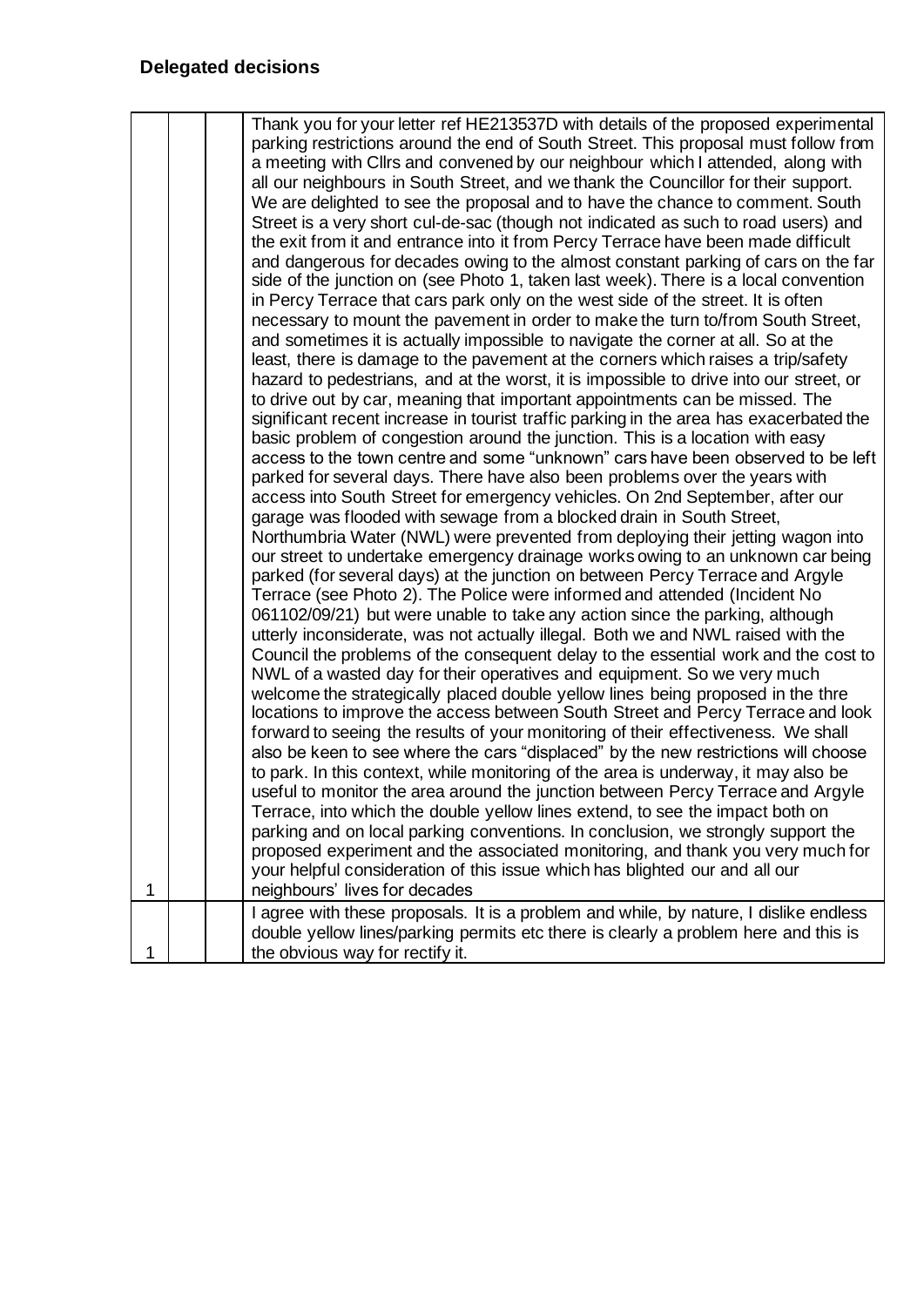| 0<br>6 | $\mathbf 0$ |                                                                                                                                                                                                                                                                                                                                                                                                                                                                                                                                                                                                                                                                                                                                                                                                                                                                                                                                                                                                                                                                                                                                                                                                                                                                                                                                                                                                                                                                                                                                                                                                                                                                                                                                                                                                                                                                                                                                                                                                                                                                                                                                                                                                                                                                                                                                                                                                                                                                                                                                                                                                                                                                                                                                                                                                                                                                                                                   |
|--------|-------------|-------------------------------------------------------------------------------------------------------------------------------------------------------------------------------------------------------------------------------------------------------------------------------------------------------------------------------------------------------------------------------------------------------------------------------------------------------------------------------------------------------------------------------------------------------------------------------------------------------------------------------------------------------------------------------------------------------------------------------------------------------------------------------------------------------------------------------------------------------------------------------------------------------------------------------------------------------------------------------------------------------------------------------------------------------------------------------------------------------------------------------------------------------------------------------------------------------------------------------------------------------------------------------------------------------------------------------------------------------------------------------------------------------------------------------------------------------------------------------------------------------------------------------------------------------------------------------------------------------------------------------------------------------------------------------------------------------------------------------------------------------------------------------------------------------------------------------------------------------------------------------------------------------------------------------------------------------------------------------------------------------------------------------------------------------------------------------------------------------------------------------------------------------------------------------------------------------------------------------------------------------------------------------------------------------------------------------------------------------------------------------------------------------------------------------------------------------------------------------------------------------------------------------------------------------------------------------------------------------------------------------------------------------------------------------------------------------------------------------------------------------------------------------------------------------------------------------------------------------------------------------------------------------------------|
| 1      |             | With reference to "Double Yellow Lines" on Percy Terrace, Alnwick I am of the<br>opinion it is essential that we proceed with the lines for the following reasons. 1)<br>the safe accessing & exiting of South Street. 2) The accessibility for the emergency<br>services as happened recently when an ambulance was needed for a resident of<br>South Street. 3) Viewing the traffic when leaving South Stree. In the past I have<br>indicated to turn left up towards "The Dunterns" when a car came down at speed<br>and in trying to avoid me when I was inching out hit a vehicle parked on Percy<br>Street at the entrance to South Street. Like everybody else in the vicinity of South<br>Street think it is a no brainer that yellow lines be applied and cannot understand<br>why there is any argument about it.                                                                                                                                                                                                                                                                                                                                                                                                                                                                                                                                                                                                                                                                                                                                                                                                                                                                                                                                                                                                                                                                                                                                                                                                                                                                                                                                                                                                                                                                                                                                                                                                                                                                                                                                                                                                                                                                                                                                                                                                                                                                                       |
| 1      |             | I would like to give my views on the proposed Double Yellow lines opposite and<br>around the corners of South Street. Exiting South Street has always been unsafe<br>as looking right then left does not work. The cars coming down Percy Terrace are<br>on the wrong side of the road accelerating down before something comes up. The<br>proposal will significantly reduce the risk of a collision when cars are exiting South<br>Street. The cars coming down Percy Terrace will no longer be on the wrong side<br>of the road and they will be able to get a clear view of Percy Terrace before<br>overtaking the parked cars. Cars exiting South Street will no longer need to cross<br>the pavement. Thank you for your proposal to provide double yellow lines, it will<br>make the situation much safer. It was a pleasure to receive your proposal for<br>Double yellow lines opposite and around the corners of South Street. It addresses<br>the concerns raised by the residents of South Street and will improve everyone's<br>safety when accessing and exiting South Street. The attached document shows<br>some recent problems caused by cars parking and unknowingly obstruction the<br>highway.- In addition to the improved safety when accessing and exiting there are<br>a number of other benefits - 1) We will no longer have to do three points turns to<br>get into or out of South Street. 2) People will no longer unknowingly park and<br>obstruct access to South Street for emergency vehicles and deliveries. 3) We will<br>be able to turn right down Percy Terrace rather than having to turn left the do a<br>three point turn to go down Percy Terrace. 4) The residents try to park and allow<br>space at the corners of South Street to enable cars to enter and exit the street.<br>The yellow lines will prevent people parking in this space which makes access and<br>exit impossible. 5) We will no longer need to take up valuable police time resolving<br>the parking issues. 6) The weekly refuse collections will be able to access South<br>Street and the men will no longer have to pull the bins to Percy Terrace to empty<br>them. 7) our deliveries will be able to be made rather than returned to the supplier<br>because they could not access South Street. 8) Drivers coming down Percy<br>Terrace will get a clear view of the traffic coming up the road and hopefully reduce<br>the need to accelerate down the road before someone comes up. 9) Had the<br>yellow lines been in place Northumbrian Water would not have had 8 men and 4<br>vehicles unable to access South Street to work on the sewer due to a car<br>obstructing the Highway. We are pleased that our concerns have been supported<br>by our local councillor and Northumbrian water. Thank you for considering our<br>issue and for your proposal for the double yellow lines. |